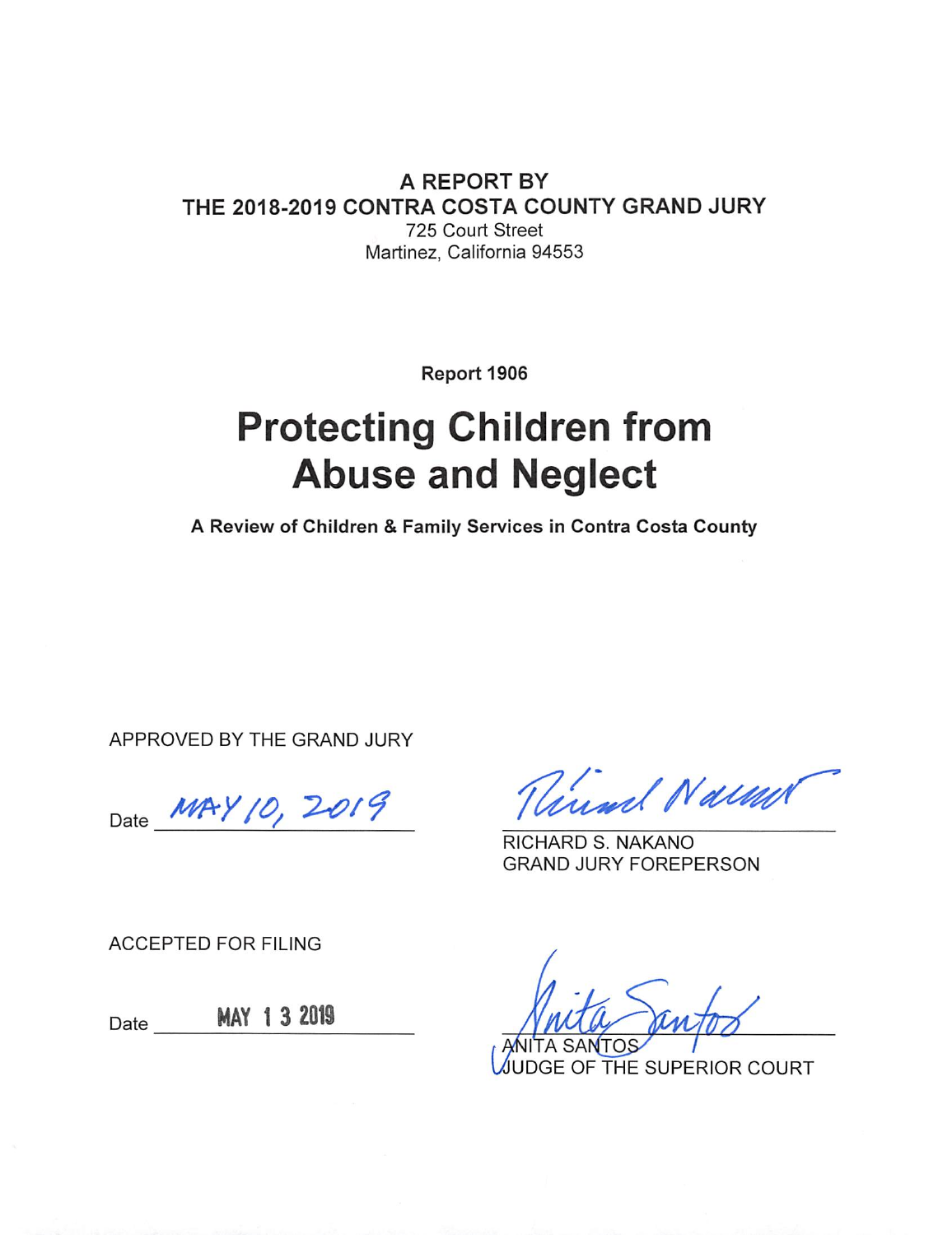Contact: Richard S. Nakano Foreperson 925-522-6941

Contra Costa County Grand Jury Report 1906

## **Protecting Children from Abuse and Neglect**

A Review of Children & Family Services in Contra Costa County

# **TO: Contra Costa County Board of Supervisors**

## **SUMMARY**

Child welfare is one of the most important functions of county government. In Contra Costa, the agency responsible for protecting children from abuse and neglect is Children & Family Services (CFS). CFS is a bureau in the Employment and Human Services Department (EHSD). CFS is charged with intervening with families where abuse or neglect is suspected or evident, and making decisions that serve the best interests of the children. Those decisions can lead to recommendations to the court for removal of children from their families and the placement of children in foster homes, with relatives, or with adoptive parents. These actions can give rise to disputes with family members and other interested parties regarding what course of action is in the child's best interest.

CFS has a caseload of approximately 1,100 youths in foster care alone. It is also responsible for youths still living at home or with other relatives and those in the process of finding permanent placement through adoption. In addition, CFS responds to approximately 1,000 new abuse calls per month. The subsequent caseload is handled by approximately 175 social workers and social work supervisors out of an authorized staff level of 198. This staff shortage has resulted in heavier workloads for current personnel and is driving transfers and resignations. As a result, the ability of CFS to deliver needed services to at-risk children and their families is in danger of being compromised.

The workforce shortage is a problem that will not be easily remedied. This report examines the causes and effects of the staff shortage at CFS. It looks at ways CFS may be able to improve staff recruitment and retention. The Grand Jury recommends that the Board of Supervisors consider directing EHSD to review staff development and complaint resolution management practices at CFS, implement EHSD recruiting incentives, and streamline its hiring process to improve its ability to serve children and families.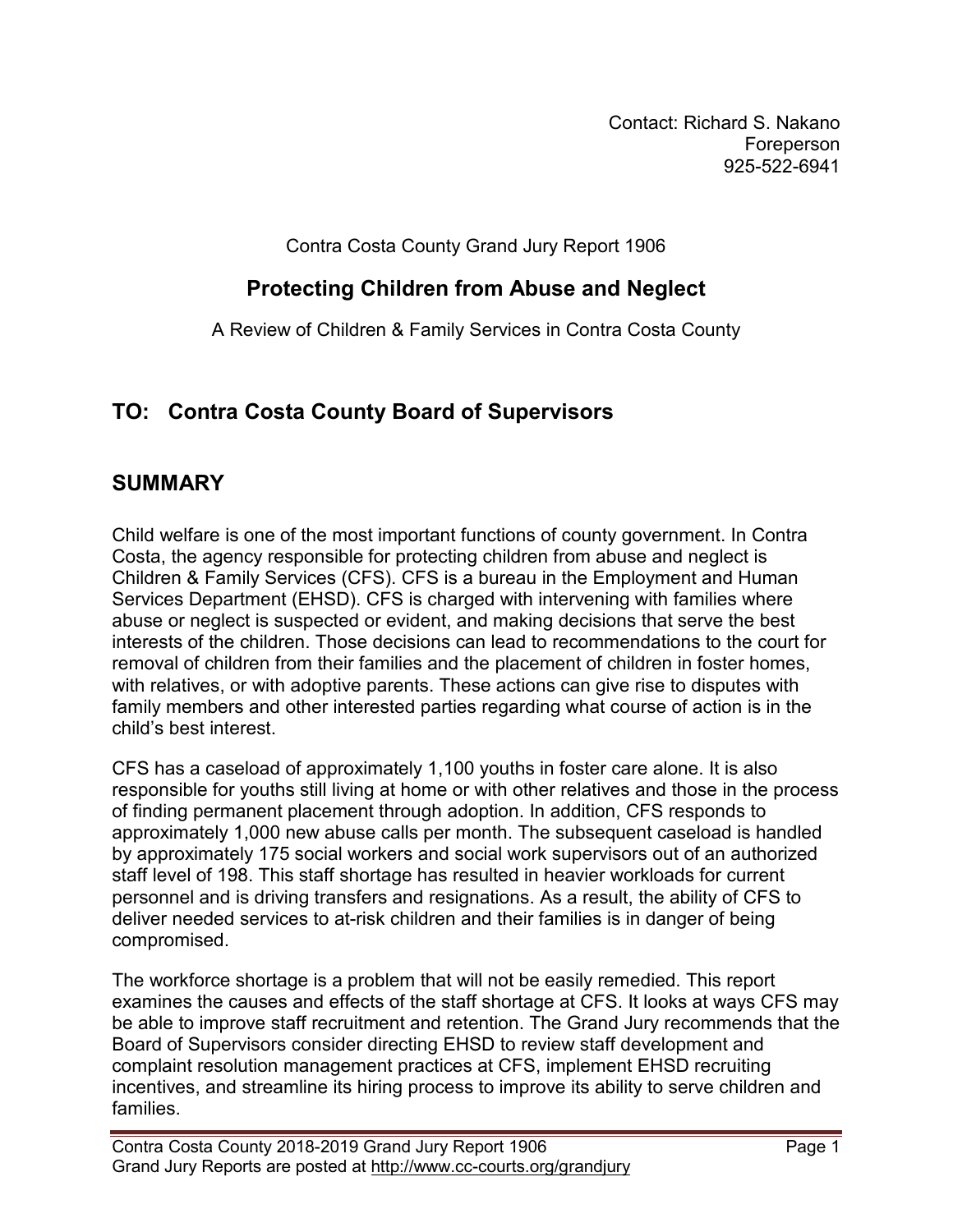## **METHODOLOGY**

In the course of its investigation, the Grand Jury:

- Examined documents and websites from CFS and EHSD and from outside sources
- Conducted multiple interviews with current and former staff members and representatives of outside organizations that work with CFS
- Interviewed family members who had interacted with CFS
- Examined newspaper articles, court filings, and other documents provided by an organization that advocates on behalf of parents

## **BACKGROUND**

Children come into the CFS system in a variety of ways, ranging from referrals by schools and medical practitioners to police intervention and complaints made by relatives, sometimes including the parents themselves.

Social workers and supervisors are available around the clock to respond to referrals. They handle approximately 1,000 calls per month. CFS social workers work with at-risk children, their parents, and other family members to determine a course of action that is in the child's best interest. When this involves removing the child from the home, social workers identify the appropriate placement, whether it be with a relative, a foster home (now called a "resource home"), or a group home. Social workers monitor the child's progress and, depending on circumstances, work with the family on a plan for reunification or permanent placement outside the home.

In Contra Costa County over the past ten years, CFS has averaged 1,120 children and teenagers in foster care, according to the California Child Welfare Indicators Project at UC Berkeley (Table 1).

| Year                | 2009   | 2010   | 2011   | 2012   | 2013   | 2014   | 2015   | 2016   | 2017   | 2018   |
|---------------------|--------|--------|--------|--------|--------|--------|--------|--------|--------|--------|
| <b>California</b>   | 63.700 | 58.344 | 56,882 | 55.017 | 57,527 | 61.607 | 62.618 | 61.781 | 60.634 | 59,385 |
| <b>Alameda</b>      | 2.219  | ,928   | 1,694  | 1,533  | 1.575  | 1,708  | 1,695  | 1.644  | 1,523  | 1,468  |
| <b>Santa Clara</b>  | 1,548  | 1.216  | 1.039  | 1.025  | 1,202  | 1,335  | 1.404  | 1,295  | 1.138l | 1,126  |
| <b>Contra Costa</b> | 1,294  | 1,025  | 990    | 990    | 1,153  | 1,155  | 1,203  | 1,197  | 1.102  | 1,099  |
| San Francisco       | 1,482  | .383   | 1,233  | 1,072  | 1.072  | 1.058  | 1,013  | 922    | 880    | 776I   |
| <b>San Mateo</b>    | 332    | 303    | 311    | 318    | 361    | 361    | 362    | 341    | 284    | 259    |

**Table 1 - Children in Foster Care – Point-in-Time (April 1)**

Source: UC Berkeley California Child Welfare Indicators Project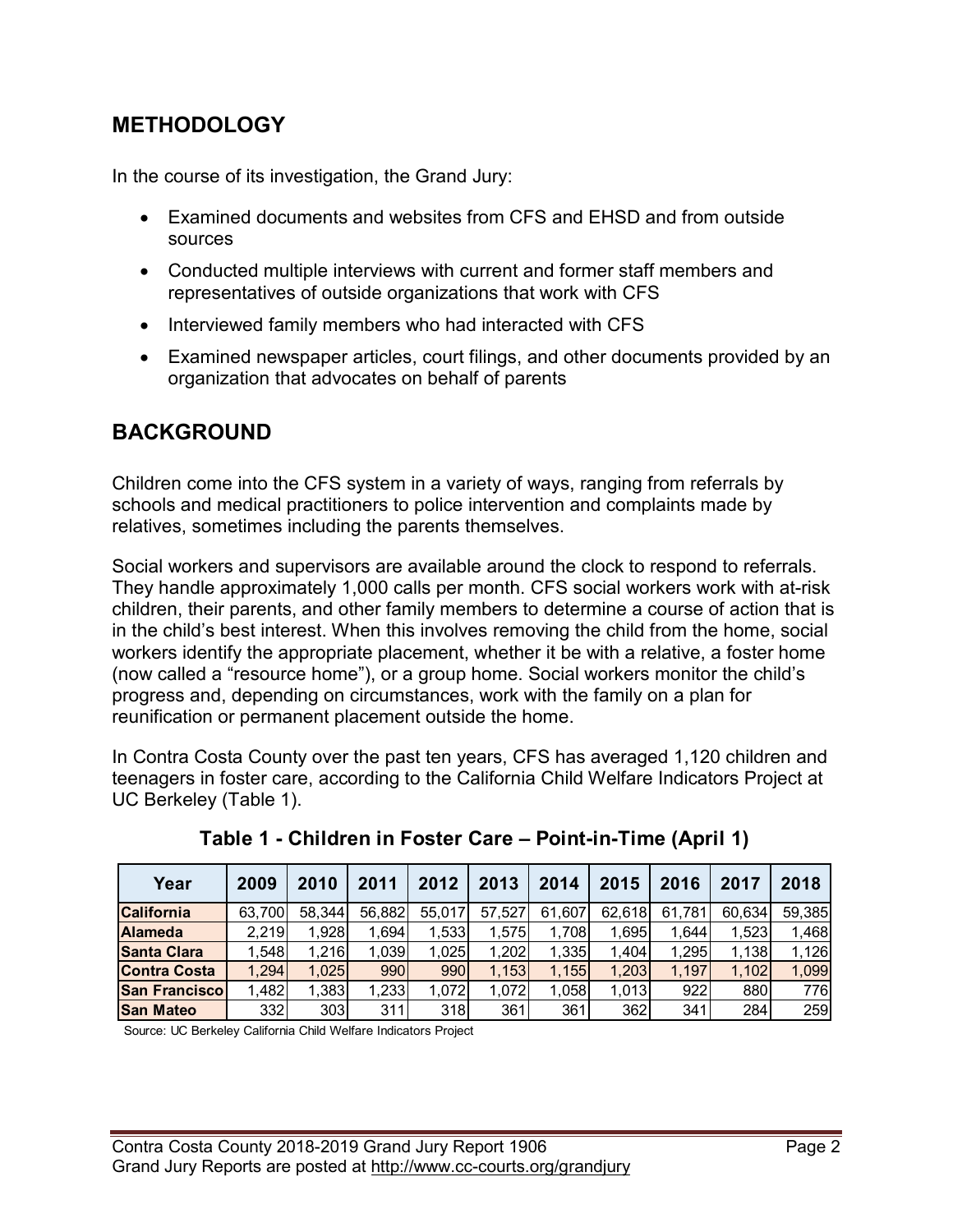In non-emergency cases, CFS social workers have 30 days to conclude an investigation and draft a plan for intervention, if warranted. If the plan calls for a child to be removed from the home, the social workers prepare a case to present to the Family Court which makes the final determination regarding the child. According to CFS officials, the court accepts the recommendations of social workers 80-85% of the time.

Once a child is removed from the home, the social worker is responsible for working with the parents to create a plan for reunification where appropriate, including steps the parents must take to qualify for having the child returned. These might include psychological evaluation, anger management training, substance abuse counseling, or other actions.

Social workers are also responsible for conducting site visits to foster homes at least once per month for each child in their caseload. These site visits can consume a considerable portion of their time. This situation is worsened by the fact that some foster homes are located outside of Contra Costa County, some even outside the state of California, requiring significant travel time. Table 2 illustrates the location of foster care homes used by CFS.

| <b>Location</b>                | <b>Number</b> |
|--------------------------------|---------------|
| <b>Contra Costa County</b>     | 729           |
| <b>Elsewhere in California</b> | 258           |
| <b>Outside of California</b>   | 18            |

#### **Table 2 - Locations of Foster Children from Contra Costa County (January 2019)**

 *Source: CFS*

CFS has an annual budget of just under \$135 million. Ninety-five percent of the budget is provided by the federal and state governments. The remaining five percent comes from the county's general fund. This money funds a CFS staff of approximately 400, which includes 198 authorized social workers, supervisors, and managers. However 23 of those social worker positions were vacant as of January 2019, and the state has advised the county that it will withdraw funding for unfilled positions. Contra Costa is a "no overmatch" county, which means that its policy is to not increase its financial support for CFS beyond its five percent match. As a result, if the vacant positions are not filled, they may be lost.

Since January 2017, child welfare programs have been changing due to a statewide reform mandate authorized by the passage of Assembly Bill 403. This mandate required that by the end of 2018, privately run group foster homes be replaced by Short-term Residential Treatment Centers (STRTCs). These facilities are used only for youth whose mental health and other needs are most extreme, and where youths will stay for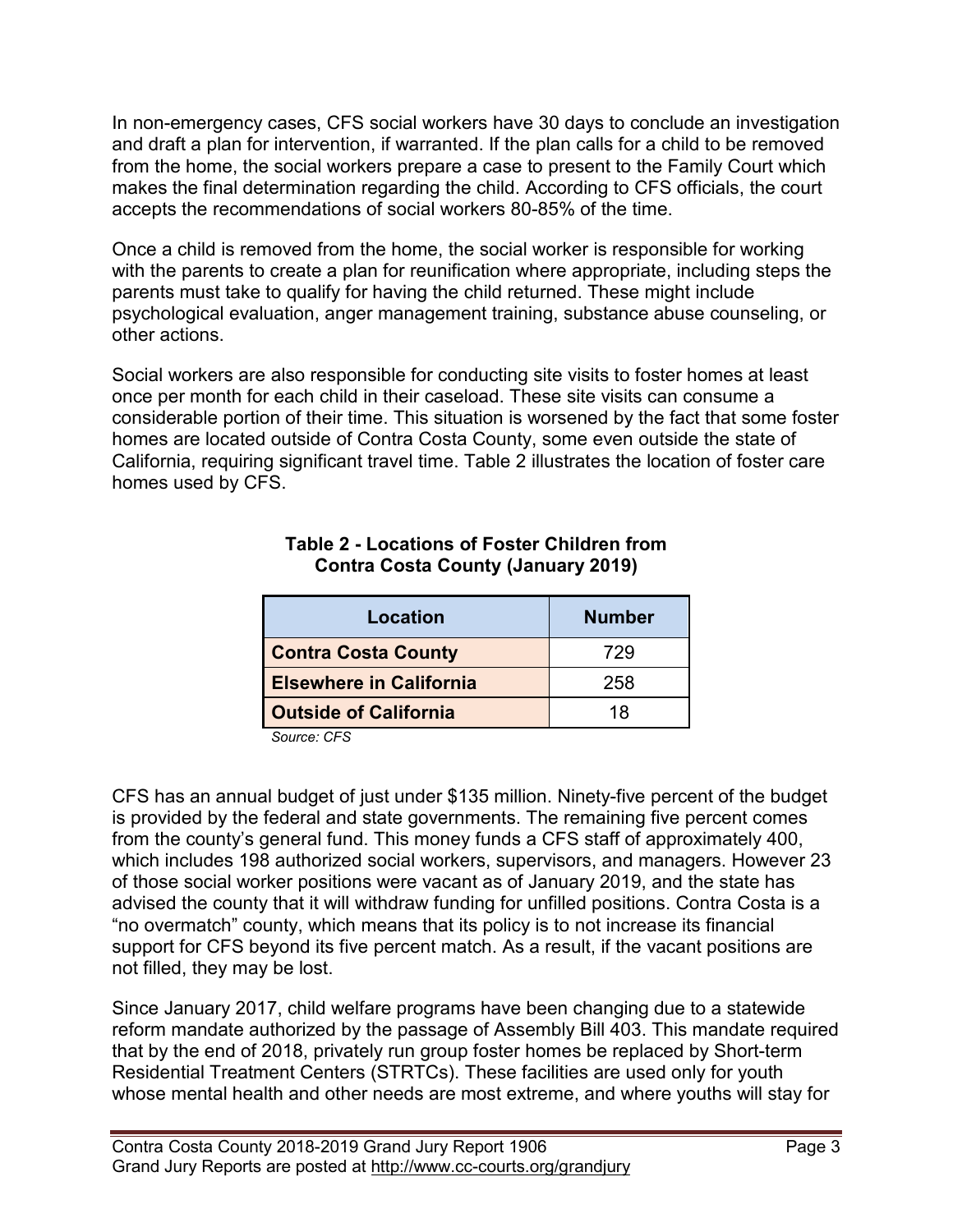no more than six months to prepare for moving to a resource home. CFS is responsible for identifying potential STRTCs and certifying that they are in compliance with state standards. CFS has had to divert staff time to this effort, bringing increased pressure on an agency that is already shorthanded.

At the end of 2018, the state extended its deadline to June 30, 2019 and gave counties an opportunity to request further extensions until the end of the year.

## **DISCUSSION**

## **Staff Vacancies**

CFS has an authorized workforce of 198 social workers and supervisors as of March 4, 2019, with 23 of those positions vacant, down from a high of more than 40 vacancies in 2018. This gap was narrowed with the hiring of 17 new social workers.

However, new hires require several months before they are ready to take on full caseloads. Although these new employees completed their initial training in April 2019, EHSD said it will take another three to four months before they are able to handle full caseloads. Even then, CFS will still be understaffed by 23 social workers, as Table 3 shows.

|                               | <b>Social</b><br><b>Worker II</b> | <b>Social</b><br><b>Worker III</b> | <b>Social Work</b><br><b>Supervisor</b> | <b>Total</b> |
|-------------------------------|-----------------------------------|------------------------------------|-----------------------------------------|--------------|
| <b>Authorized for 2018-19</b> | 52                                | 107                                | 39                                      | 198          |
| <b>Vacancies</b>              | 6                                 | 5                                  | 12                                      | 23           |
| <b>Vacancy Rate</b>           | 11.5%                             | 4.7%                               | 30.8%                                   | 11.6%        |
| <b>Leave of absence</b>       | 0                                 |                                    |                                         | 2            |
| <b>Current Staff Level</b>    | 46                                | 101                                | 26                                      | 173          |

## **Table 3 – Social Worker Vacancies as of March 4, 2019**

 *Source: EHSD*

Management attributes this vacancy rate, and the difficulty of recruiting social workers to replace those who leave, mainly to lower salaries and benefits relative to other Bay Area counties. Table 4 shows that some Bay Area counties do offer better compensation packages.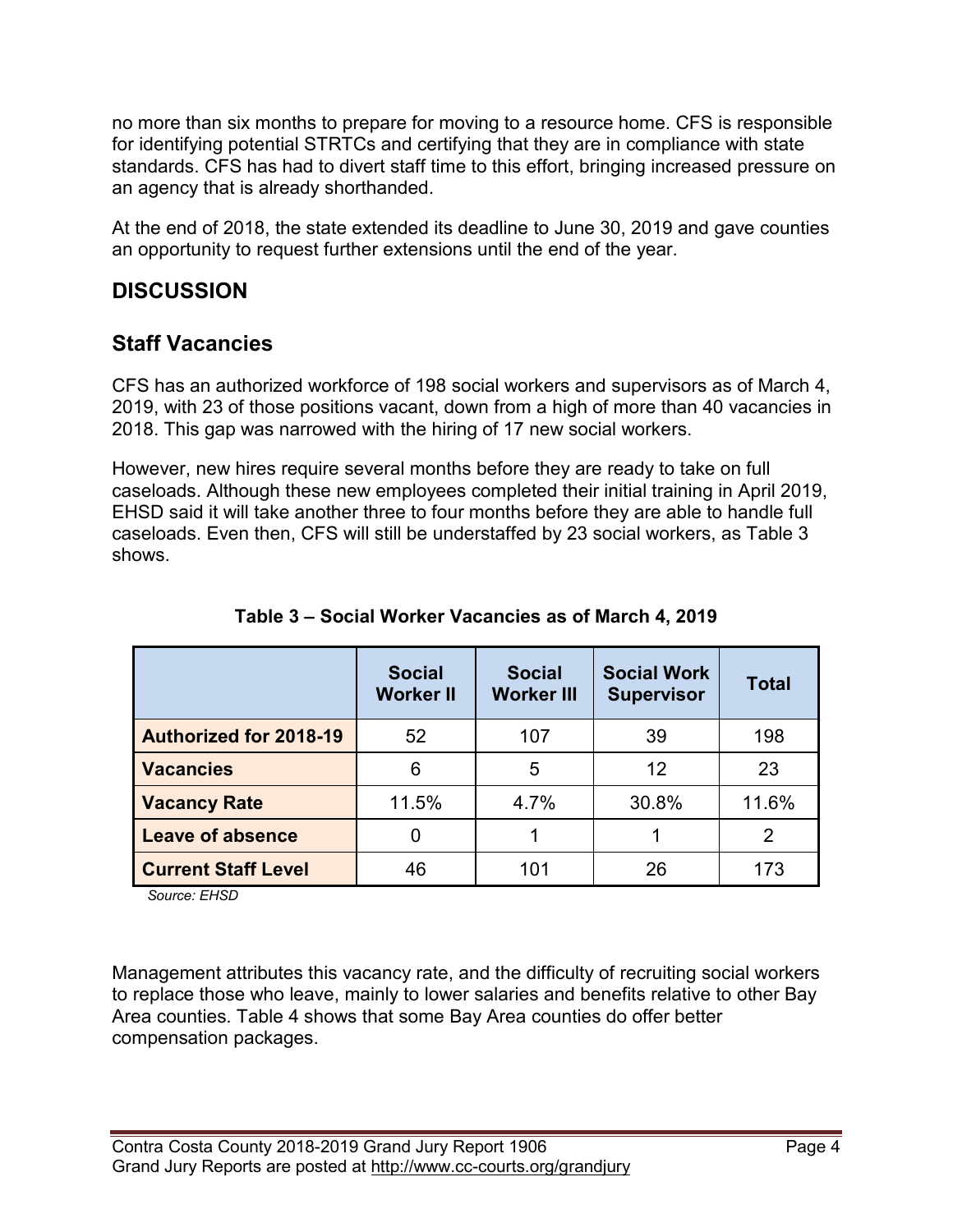| County               | <b>Annual Salary</b> | <b>Health Care</b><br>paid by<br>employer | <b>Total (using</b><br>starting<br>salary) | <b>Total (using</b><br>high-end<br>salary) |
|----------------------|----------------------|-------------------------------------------|--------------------------------------------|--------------------------------------------|
| <b>Contra Costa*</b> | \$68,570-\$75,599    | \$7,284                                   | \$75,854                                   | \$82,883                                   |
| <b>San Francisco</b> | \$73,372-\$89,206    | \$6,773                                   | \$80,145                                   | \$95,979                                   |
| <b>Alameda</b>       | \$80,028-\$91,845    | \$8,190                                   | \$88,218                                   | \$100,035                                  |
| <b>Marin</b>         | \$75,982-\$91,436    | \$12,350                                  | \$88,332                                   | \$103,786                                  |

#### **Table 4 - Annual Compensation Comparison for Social Worker II (2018)**

*Multiple Sources*

*\*A new contract effective July 1, 2019 gives county employees a four percent across-the-board salary increase and commits the county to absorb cost increases in health insurance premiums.*

There appear to be other factors affecting the retention of CFS staff beyond pay and benefits. These include low morale caused by increased workloads, management issues, lack of opportunities for career growth, poor supervision, and a poor work environment.

CFS provided the Grand Jury with a report on 20 exit interviews conducted with staff who resigned in 2017. Five former employees described their reasons for leaving as "punitive, unethical, retaliatory and poor leadership team, and toxic environment." Four former employees cited "high workloads." Three of the 20 cited low pay and benefits as their primary reason for leaving. The CFS 2017 Exit Interview Report excerpted below supports statements made to the Grand Jury by several current and former employees. They stated that CFS needs to recognize there are other aspects of the work environment that need to be addressed in addition to compensation.

#### **Excerpt from the CFS 2017 Exit Interview Report**

| <b>Reasons for Leaving</b>                                                              |
|-----------------------------------------------------------------------------------------|
| Two reported leaving due to low pay and benefits                                        |
| One left due to low pay and toxic environment                                           |
| Four left due to high workloads. Two out of the four commented leaving for a number     |
| of reasons. One added leaving due to a toxic environment. The second individual         |
| added leaving due to a punitive climate and inability to work on their licensure hours. |
| Two left due to relocation                                                              |
| Two left for different employment opportunities                                         |
| One left due to the lack of support by the Union                                        |
| One left due to medical reasons                                                         |
| Two left due to the lack of support                                                     |
| Five left due to punitive, unethical, retaliatory and poor leadership team, and toxic   |
| environment                                                                             |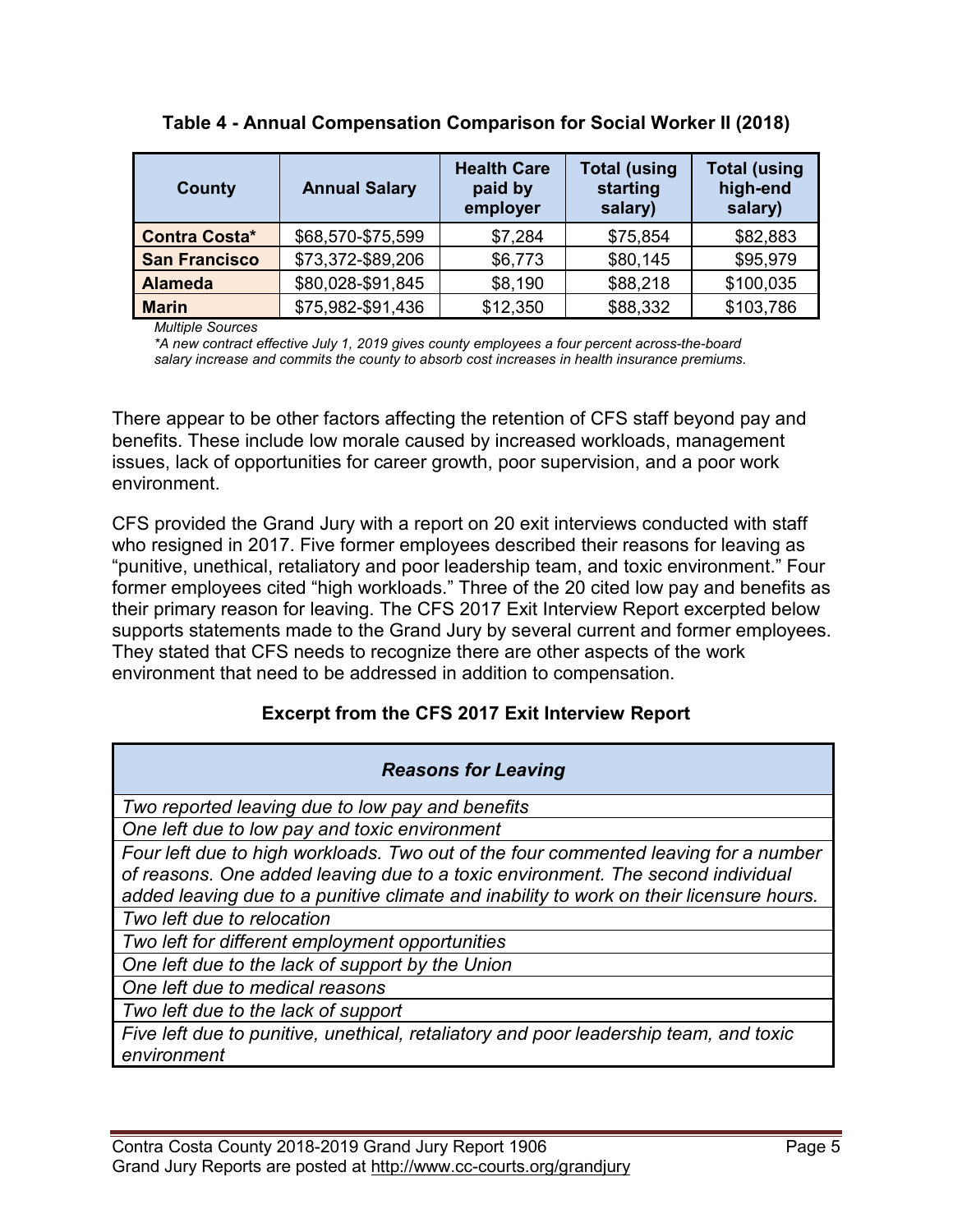EHSD has taken steps to formalize the interview process by contracting with an outside firm to conduct both exit interviews and "stay" interviews to determine more precisely why people leave and why they remain. EHSD hopes to collect data to justify programs that will reduce attrition and aid in recruitment of new staff members.

Another reason social workers leave CFS may be that CFS has to compete with other departments in the county that offer working conditions that some social workers find more attractive. Adult Protective Services (APS), for example, uses social workers to interact with elderly individuals who might be experiencing, or at risk of experiencing, various forms of elder abuse. Unlike CFS, these services are voluntary, so clients are not forced into relationships with social workers that they do not want to have. The caseloads are smaller and the work is significantly less stressful. As of January 2019, ten out of 29 authorized social workers in APS had transferred from CFS.

Caseloads for CFS social workers averaged 28 cases over the most recent three-year period in Contra Costa County, but were reduced to 21 during 2018, according to CFS. CFS attributes the caseload reduction mainly to social workers returning from leaves of absence. The Grand Jury was unable to determine whether this improvement indicates a trend, or is an anomaly. The Child Welfare League of America recommends caseloads of between 12 and 15 children per worker, and the Council on Accreditation recommends that caseloads not exceed 18 per worker.

The workload issues are not limited to social workers. Managers who receive promotions often have to keep doing their old jobs along with their new ones. Management says this overlap is not unusual when promotions occur. Of the 23 social worker vacancies, 12 are supervisory positions. Staff shortages this acute tend to create a situation in which workloads have to be increased to compensate for the vacant positions.

Preparing staff for future leadership positions is also a challenge for CFS. The bureau is not always able to promote staff to supervisory roles when they become available because of the difficulty of recruiting new staff members to backfill the vacated positions.

# **Addressing the Staffing Problem**

While employees have been leaving the department for a variety of reasons, the difficulty in hiring people to replace them can be attributed to two main reasons:

- 1. Uncompetitive compensation as illustrated in Table 4
- 2. A shrinking pool of qualified social workers because fewer people are training for careers in the field

To encourage young people to consider social work as a career, EHSD has begun holding job fairs and sending recruiters into high schools and colleges to make presentations to students. EHSD has also proposed a number of financial incentives to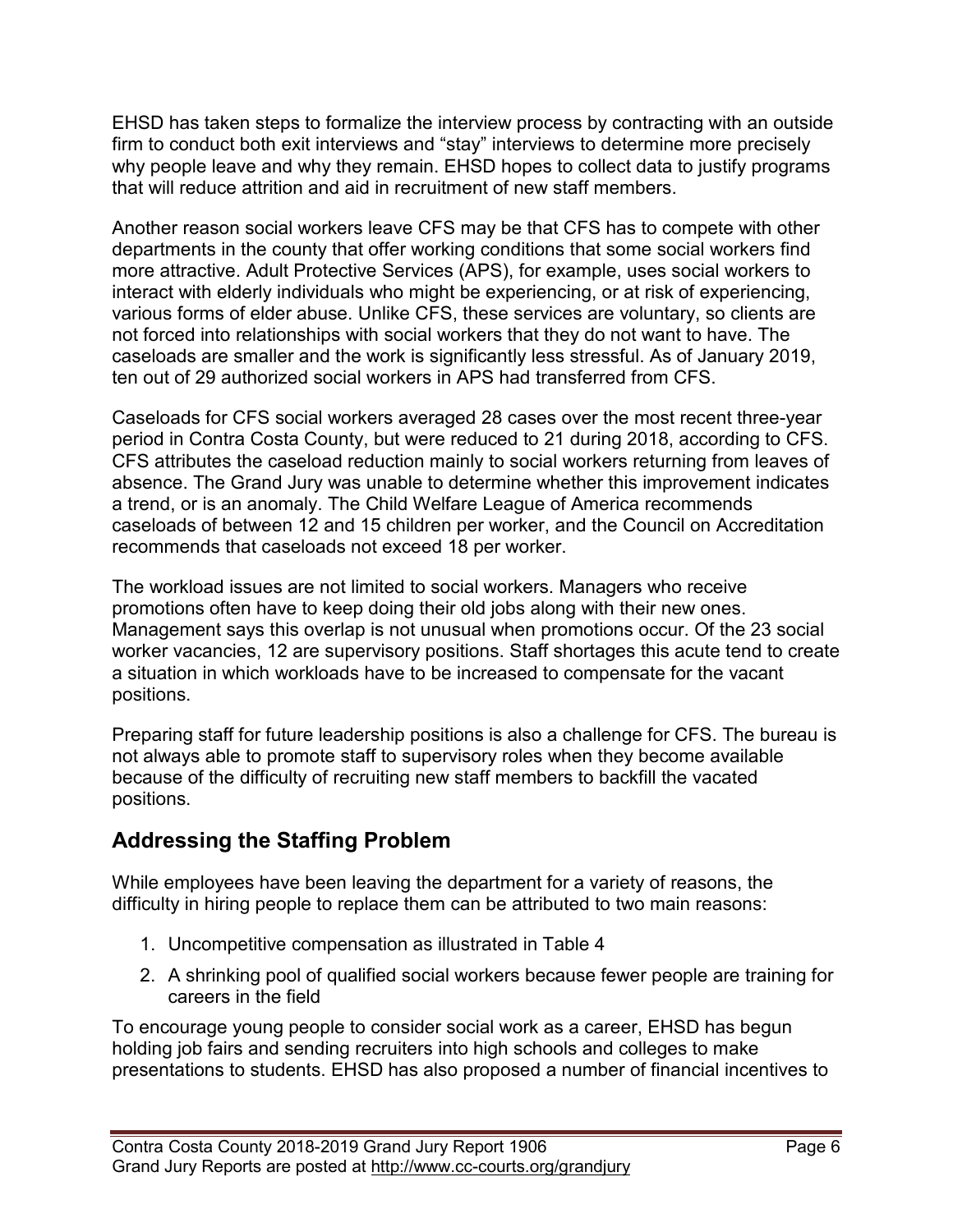encourage applications. These include:

- A five percent premium over base pay
- Signing bonuses
- Tuition reimbursement
- Assistance with repayment of student loans

These incentives have not yet been implemented. Meanwhile, expanded recruitment initiatives may be working, as indicated by the reduction in vacant positions described in Table 3.

One obstacle to successful recruitment of social workers is the hiring process, which can take anywhere from three to six months. That lag gives candidates time to find jobs elsewhere. To address this problem, EHSD has established an executive task force to look at ways to simplify and shorten the hiring cycle, while still ensuring that new recruits are fully qualified for their jobs.

EHSD is also looking at diverting some staff from units which EHSD says are overstaffed. However, most of those interested lack the training and/or the education to qualify for social worker jobs in CFS. EHSD says that approximately 60 people have expressed interest, but in the past six months, only five or six actually made the move. CFS has also tried developing junior staff members, but found them to have little interest in taking on the additional pressures that come with social worker jobs.

Staff shortages at CFS have forced the agency to focus on its most critical functions: emergency response and preparation of cases for court consideration. As a result, CFS has fewer staff available to focus on areas such as staff development and client complaints.

## **Staff Development**

Staff members describe inconsistencies in the agency's supervisory and performance management practices. While some staff members said they had frequent, regular meetings with their supervisors, others said these meetings were less frequent. According to the 2017 CFS Exit Interview Report cited above, supervisory support ranged from weekly to "as needed." Two individuals who left the department told the Grand Jury they had not received regular performance reviews.

To help address these issues, EHSD developed a Leadership Academy for supervisors and managers in all of its bureaus, including CFS. EHSD expanded this effort by including a mentorship program. The impact of the program in CFS is inconsistent due to competing schedule demands, lack of follow-up, and lack of flexibility with available training classes.

EHSD also consolidated a CFS leadership program into the Leadership Academy. This was done because some CFS managers and supervisors reported that they do not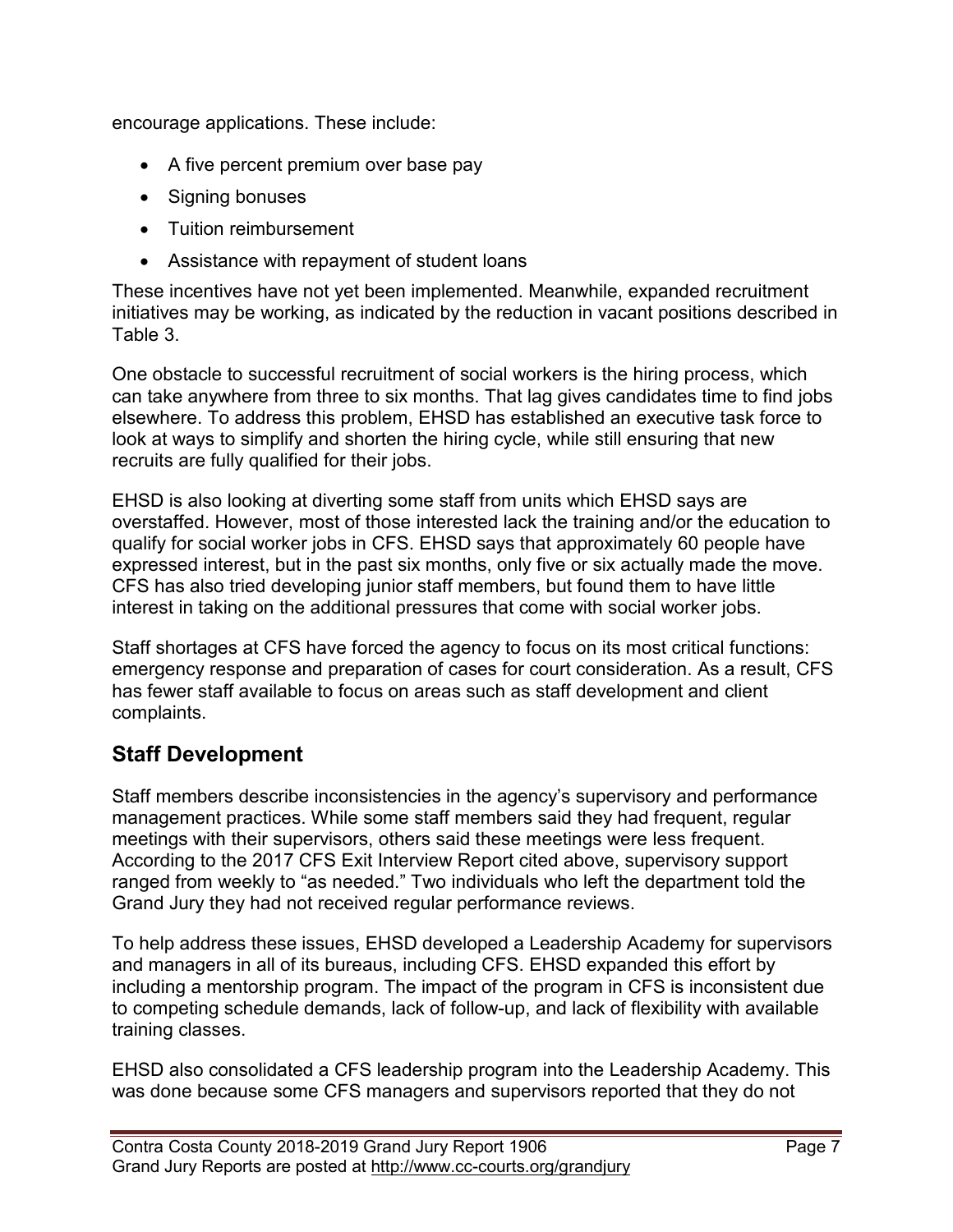always participate in leadership programs or follow up with their staffs.

## **Client Complaints**

Complaints arise frequently when children are removed from their homes. It is traumatizing for a family to have a child forcibly removed from the home and taken somewhere else to live temporarily or permanently.

Complaints typically allege that children were wrongly taken from their homes or are unsafe in the homes to which they have been moved. Complainants often say they want their children to be either returned to them or moved to a custody environment that they perceive to be better than their current arrangement. This poses a dilemma for child welfare workers. On the one hand, they are charged by state law with trying to reunite children and parents. On the other hand, they must act in the best interest of the child, and sometimes that means keeping them separate from family members.

The Grand Jury was unable to confirm that CFS has a clearly defined set of procedures for investigating and resolving complaints and for evaluating and implementing recommendations for improvements in its policies and practices.

## **The CFS Ombudsman**

Complaints about CFS are handled through a contracted ombudsman who reports to the director of CFS. The ombudsman receives complaints, resolves them where possible by providing information to the complainant, and brings them to the attention of the appropriate people in CFS if they require further consideration or action.

The CFS Annual Ombudsman Report for December 2017 - November 2018 cites 150 calls during that time period – a 62% increase over the previous year. The report attributes the increase to heightened awareness of the service.

The annual report also describes the ombudsman as "independent and impartial with the responsibility of addressing complaints as they relate to Child Welfare policy and procedures, and ensuring the rights of individuals involved with the department are upheld."

However, CFS management interprets the ombudsman's role as not to investigate, but only to bring complaints to the attention of CFS staff. A proposed new ombudsman contract issued to prospective applicants for the position in 2018 describes the CFS ombudsman's main purpose as, "to promote and maintain good working relationships between all parties." The contract, which was still being revised at the time this investigation concluded, places limits on the amount of time the ombudsman is allowed to spend on specific tasks and restricts their investigative role to "complaints as referred by the CFS director."

In contrast, San Francisco's Family and Children Services (FCS) ombudsman's contract defines the Purpose of Service as to, "investigate, respond to and facilitate resolution of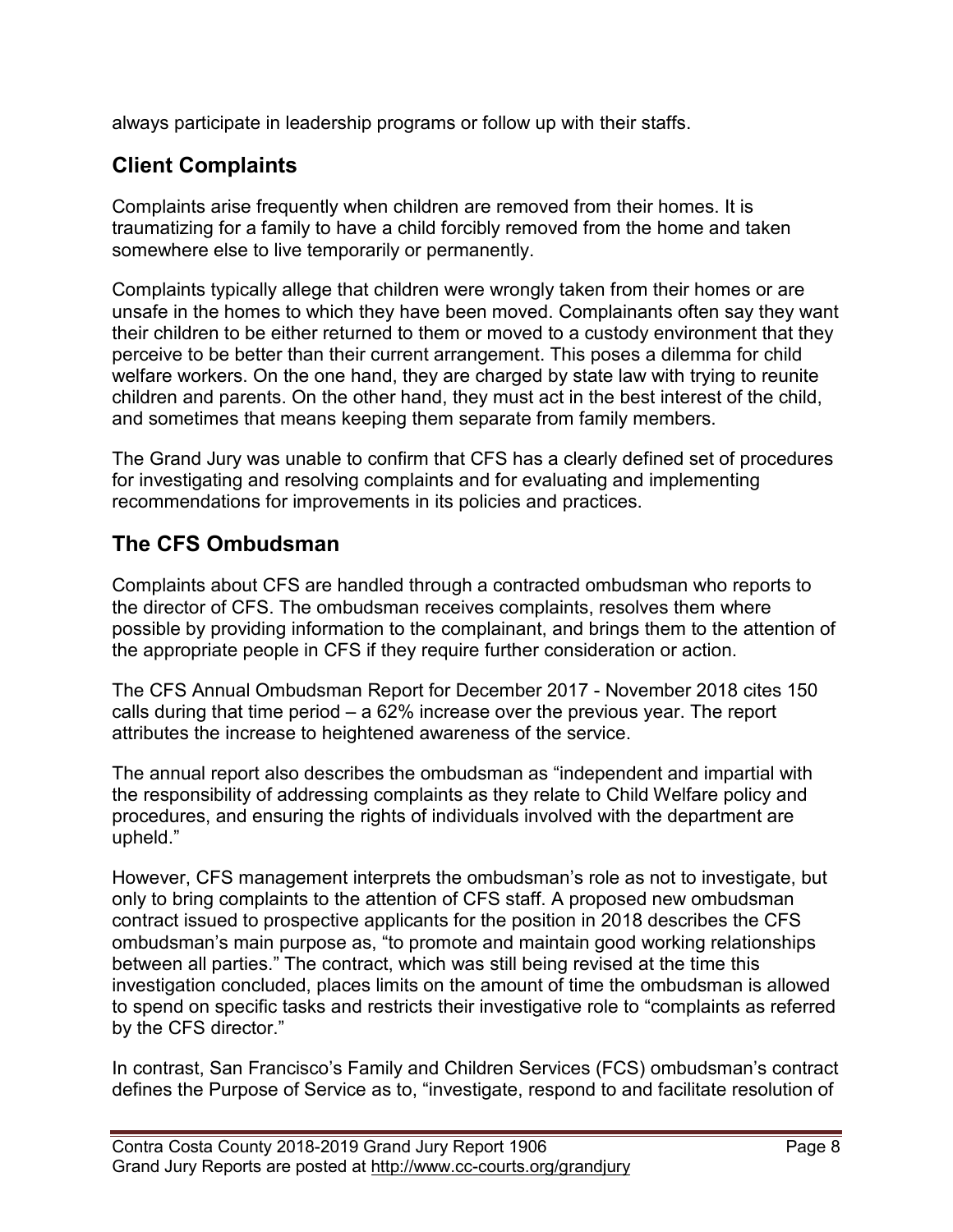complaints." The contract states that the Human Services Agency reviews and takes the final action on the ombudsman's recommendations. The Human Services Agency is a separate entity to which the FCS reports.

San Francisco's contract is consistent with a report by the State of California Office of the Ombudsman for Foster Care, which describes the ombudsman's primary role as, "to make objective inquiries into individual complaints and make recommendations for their resolution." (State of California Office of the Ombudsman for Foster Care, Update Report, [www.fosteryouthhelp.ca.gov\)](http://www.fosteryouthhelp.ca.gov/).

A report on Governmental Ombudsman Standards published by the United States Ombudsman's Association calls for the ombudsman to be independent of the offices they are investigating. The report states that, "Independence is a core defining principle of an effective and credible ombudsman." To ensure that independence, the report calls for ombudsmen to be, "appointed by an entity not subject to the ombudsman's jurisdiction" and which does not have operational or administrative authority over the programs or agencies that are subject to the ombudsman's jurisdiction. (Ron Adcock, William Angrick II, Becky Chiao, *Governmental Ombudsman Standards*, United States Ombudsman Association, October 2003).

In contrast to this view, the CFS ombudsman reports to the CFS Director, which may limit the ombudsman's independence. Elsewhere in EHSD, the ombudsman for Adult Protective Services reports to the director of EHSD, one level higher than the ombudsman for CFS.

This discrepancy between San Francisco, state, and national standards, and the positioning of the CFS ombudsman in Contra Costa County, caused the Grand Jury to look at how the role of child welfare ombudsman is defined in other Bay Area counties. In addition to the San Francisco example cited above, the Grand Jury found a potentially useful model in Santa Clara County. The following is an excerpt from the Santa Clara ombudsman's 2014 semi-annual report to the Children, Seniors and Families Committee of the Board of Supervisors:

*The Juvenile Welfare Office of the Ombudsperson is a designated neutral office established in Santa Clara County . . . in 1992. The office is located within the County Executive's Office in order to preserve its independent function as distinctly separate from the Department of Family and Children's Services and is governed by a set of protocols established by the Board of Supervisors. The ombudsperson focuses its resources . . . on complaint inquiry and resolution, and systemic examinations and improvements.*

The independence of the Santa Clara ombudsman's office, its oversight by the county Board of Supervisors, and its ability to recommend systemic improvements constitutes a successful working model that could be applied to CFS to help improve its services to children and their families.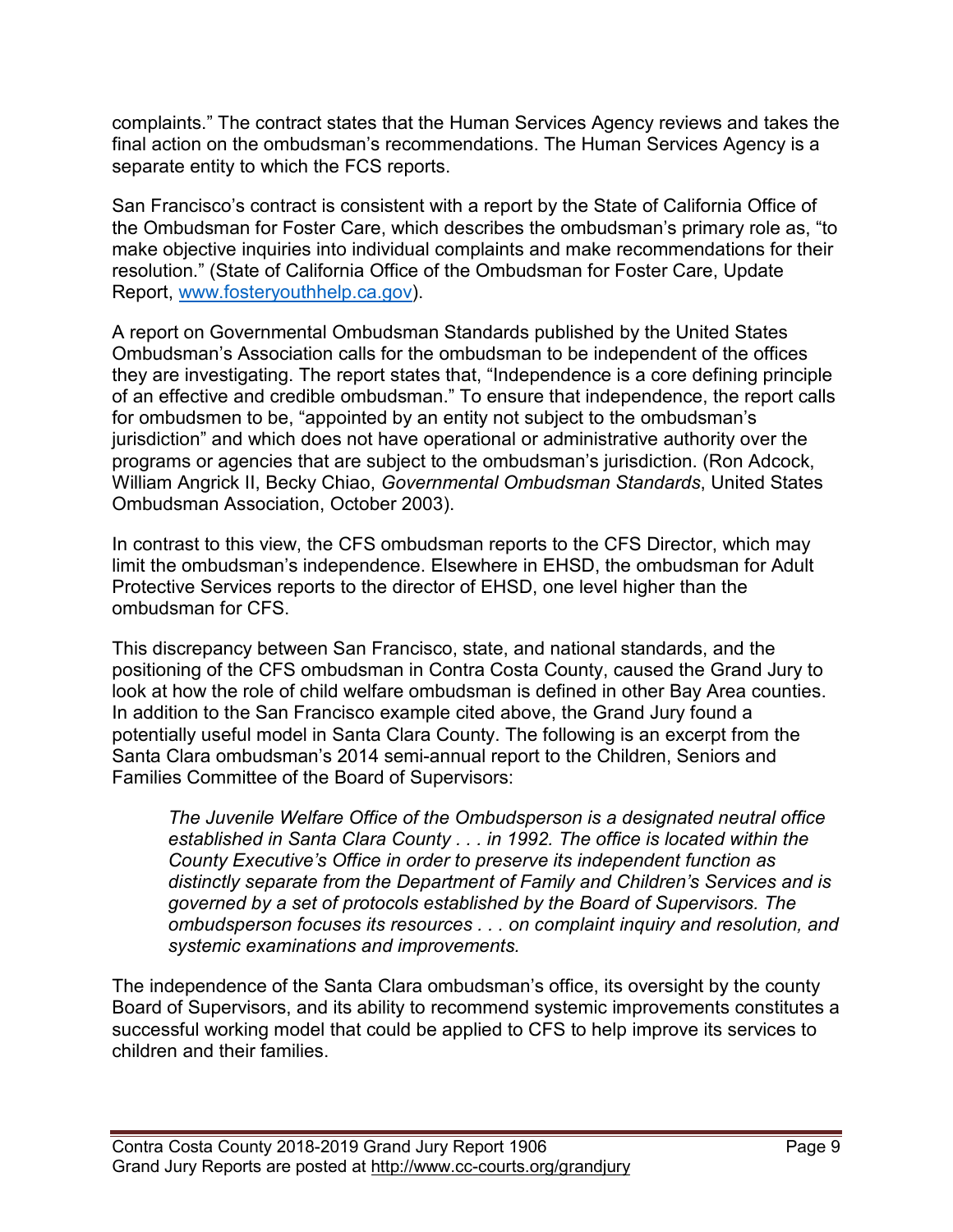## **FINDINGS**

- F1. CFS has 23 vacant social worker positions.
- F2. CFS has an annual staff attrition rate of 28 percent.
- F3. CFS hiring practices take up to six months, during which time some job applicants find employment elsewhere.
- F4. EHSD has formed a task force to look for ways of speeding up the hiring process.
- F5. Compensation for CFS social workers is less than that for social workers in other Bay Area counties.
- F6. CFS staff cite high workloads, poor leadership, and a stressful work environment as reasons for leaving, in addition to compensation.
- F7. CFS does not have consistent practices for performance reviews to foster staff and management accountability.
- F8. EHSD has proposed incentives to encourage new hires to accept offers of employment. These include a five percent premium over base pay, signing bonuses, tuition reimbursement, and assistance with repayment of student loans.
- F9. EHSD has a Leadership Academy for all of its bureaus, but managers in CFS do not always participate or follow up with their staffs.
- F10. CFS does not have a clearly defined set of procedures for handling and resolving complaints it receives from parents and other stakeholders.
- F11. CFS has no formal process for handling recommendations from its ombudsman or staff members for improvements in its policies and practices.
- F12. The proposed contract for the new CFS ombudsman limits the amount of time the ombudsman can spend resolving complaints.
- F13. The independence of the CFS ombudsman is impacted because the position reports to the director of CFS.

## **RECOMMENDATIONS**

R1. The Board of Supervisors should consider directing EHSD to review social worker compensation to ensure that it is competitive with that of neighboring counties in the 2020-2021 budget cycle.